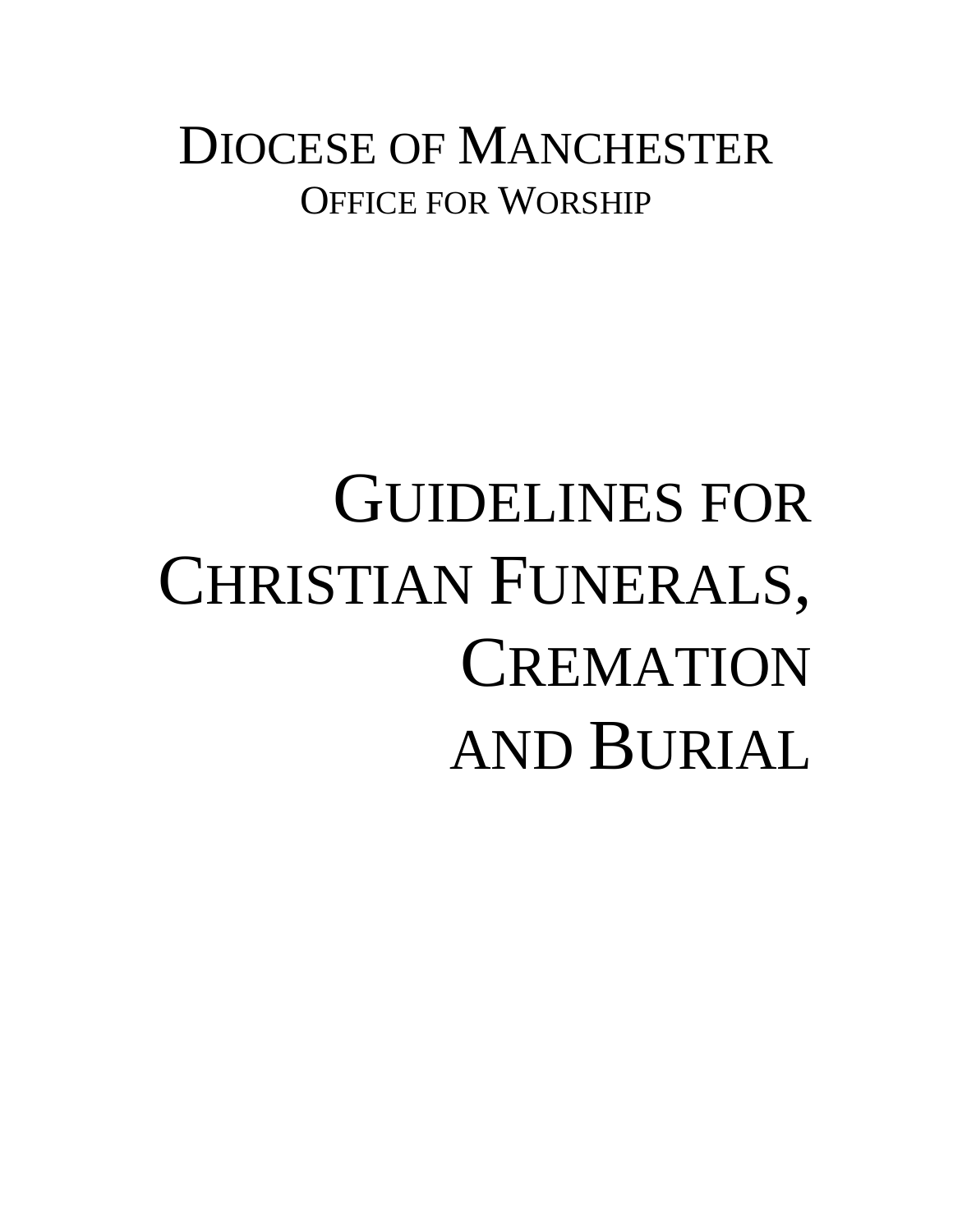# TABLE OF CONTENTS

| OTHER GUIDELINES FOR BURIAL IN CATHOLIC CEMETERIES9                   |
|-----------------------------------------------------------------------|
|                                                                       |
|                                                                       |
|                                                                       |
|                                                                       |
|                                                                       |
| MUSIC FOR THE FUNERAL MASS AND THE FUNERAL LITURGY OUTSIDE OF MASS 11 |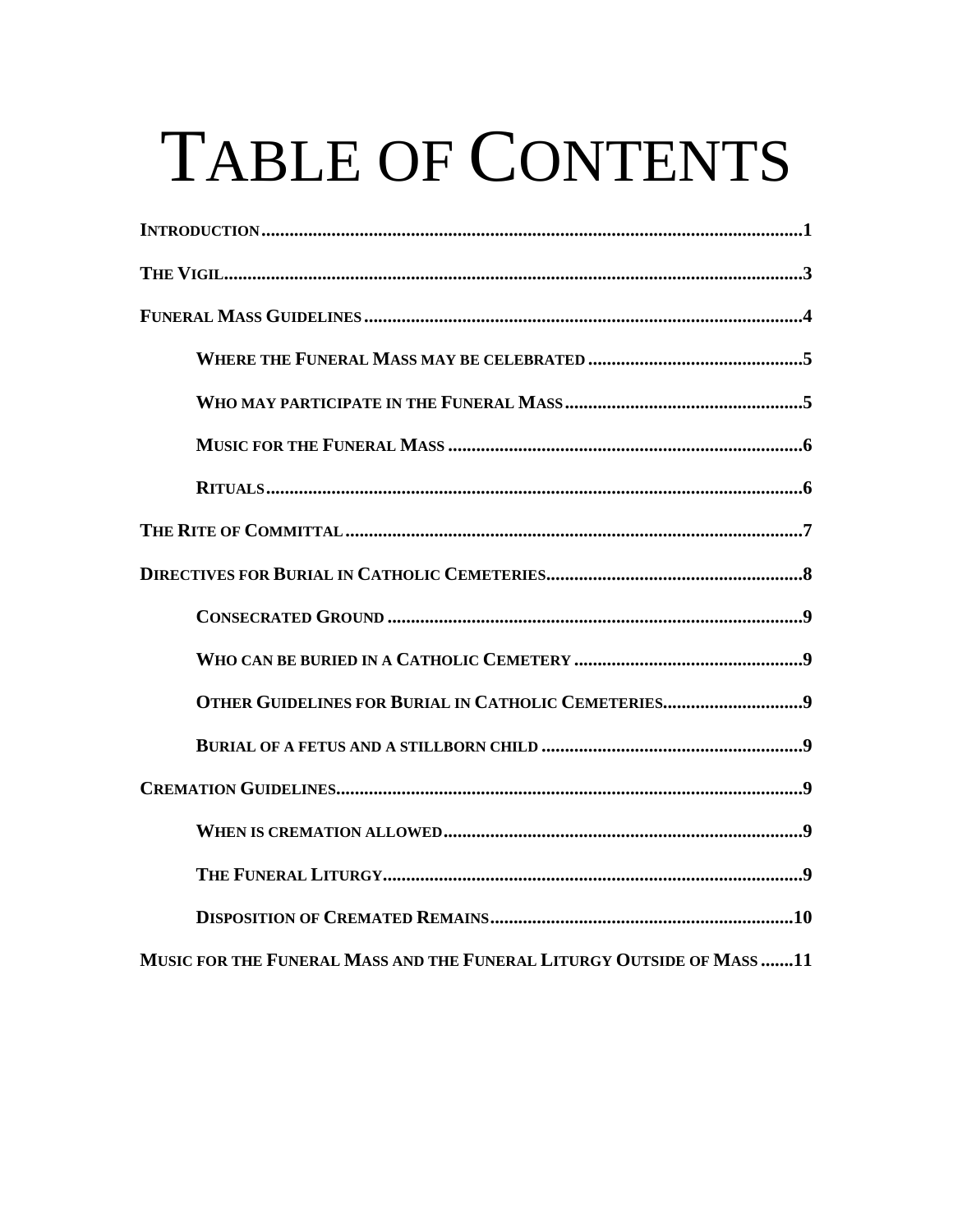#### **INTRODUCTION**

- 1) The work of the Church is to proclaim the Life, Death and Resurrection of Jesus Christ. This same proclamation of faith is translated into the Church's pastoral and ministerial activity. Since the life, death and resurrection of Jesus is central to our faith it stands to reason that the dignity of each member of the body of Christ is central to its pastoral mission. It is with this in mind that the following statement of faith and practice is presented to the faithful and clergy of the Diocese of Manchester for the proper celebration of the funeral rites.<sup>[1](#page-2-0)</sup>
	- a) The mystery of Jesus' death and resurrection gives power to all Church activity. $^{2}$  $^{2}$  $^{2}$
	- b) In facing death, we are reminded that God has created each person for eternal life. $3$
	- c) We celebrate the funeral rites to offer *worship, praise and thanksgiving* to God for the gift of life, which has now been returned to the author of life.<sup>[4](#page-2-3)</sup>
	- d) At the death of a Christian, the Church *intercedes* on behalf of the deceased. We are confident in the conviction that death is not the end nor does it break the bonds of family, friendship and community that are forged in life. $5$
	- e) The Church through its funeral rites *commends* the dead to God's merciful love and pleads for the forgiveness of their sins.<sup>[6](#page-2-5)</sup>
	- f) The celebration of the Christian funeral brings *hope* and *consolation* to the living. $7$
	- g) In the Eucharistic sacrifice, the Church celebrates Christ's Passover from death to life. The faith of all the baptized is renewed and nourished in this Paschal Mystery.<sup>[8](#page-2-7)</sup>

<span id="page-2-0"></span><sup>&</sup>lt;sup>1</sup> This document on the celebration of the Funeral rites in the Diocese of Manchester presupposes the Church's law on funeral rites as found in the 1983 Code of Canon Law (CIC) canons 1176-1185; the General Instruction of the Roman Missal, 1975 (GIRM); the Appendix to the General Instruction for the Dioceses of the United States of America; the Order of Christian Funerals (OCF); the Appendix on Cremation to the Order of Christian Funerals; and the Ceremonial of Bishops.

<span id="page-2-1"></span> $2^2$  Order of Christian Funerals, General Instruction, 1. 1989,  $3$  OCF, GI 1.

<span id="page-2-3"></span><span id="page-2-2"></span> $^4$  OCF, GI 5.

<span id="page-2-4"></span> $5$  OCF, GI 4.

<span id="page-2-5"></span> $6$  OCF, GI 6.

<span id="page-2-6"></span> $<sup>7</sup>$  OCF, GI 7.</sup>

<span id="page-2-7"></span> $8$  OCF, GI 3.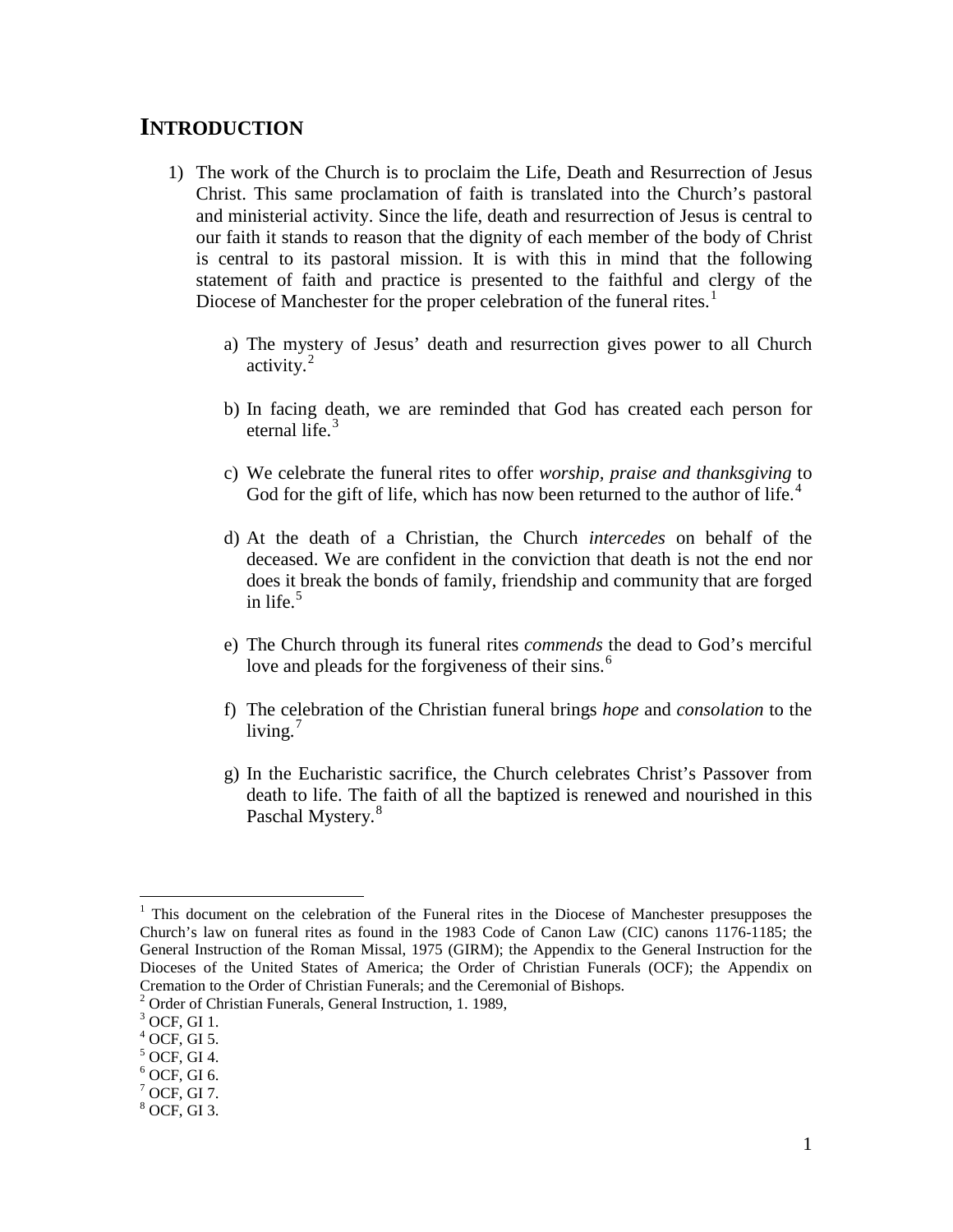- h) At the funeral rites, especially at the celebration of the Eucharistic sacrifice, the Christian community affirms and expresses the union of the Church on earth with the Church in heaven in the one great communion of saints. Though separated from the living, the dead are still at one with the community of believers on earth and benefit from their prayers and intercession.<sup>[9](#page-3-0)</sup>
- 2) When a member of the faithful has died the Church identifies three stations for the celebration of the rite of Christian burial: The Vigil (wake), the celebration of the Eucharist (Mass), and finally, the Committal (the place of internment, burial and mourning).

*"Since in baptism the body was marked with the seal of the Trinity and became the temple of the Holy Spirit, Christians respect and honor the bodies of the dead and the places where they rest. Any customs associated with the preparation of the body of the deceased should always be marked with dignity and reverence and never with the despair of those who have no hope. Preparation of the body should include prayer, especially at those intimate moments reserved for family members. For the final disposition of the body, it is the ancient Christian custom to bury or entomb the bodies of the dead; cremation is permitted, unless it is evident that cremation was chosen for anti-Christian motives."[10](#page-3-1)*

- 3) The Church also celebrates the funeral rites for catechumens and for children whose parents intended to have them baptized but died before baptism. Normally members of other Christian faith traditions do not receive the funeral rites of the Church unless their minister is unavailable or the deceased was not active in his/her denomination and a Catholic family member has requested it. $^{11}$  $^{11}$  $^{11}$
- 4) The *Order of Christian Funerals* was canonically approved by the National Conference of Catholic Bishops in plenary assembly on 14 November 1985 and subsequently confirmed by the Apostolic See by decree of the Congregation for Divine Worship on 29 April 1987. On the Feast of All Saints, 2 November 1989, its use became mandatory. No other English version of these rites may be used. The use of funeral rituals in other languages *(French, Portuguese, Spanish, Vietnamese, etc.)* must be approved by the appropriate Episcopal Conference prior to their use in the Diocese of Manchester.
- 5) It is recommended and expected that pastoral staffs and funeral directors use these guidelines as they assist family members to prepare for the burial of their loved

<span id="page-3-0"></span> $\frac{9}{10}$  OCF, GI 6.<br>
<sup>10</sup> OCF, GI 19.

<span id="page-3-2"></span><span id="page-3-1"></span> $11$  Codex Iuris Canonici, 1983. Canons 1183-1185. See canon 1184 for further clarification.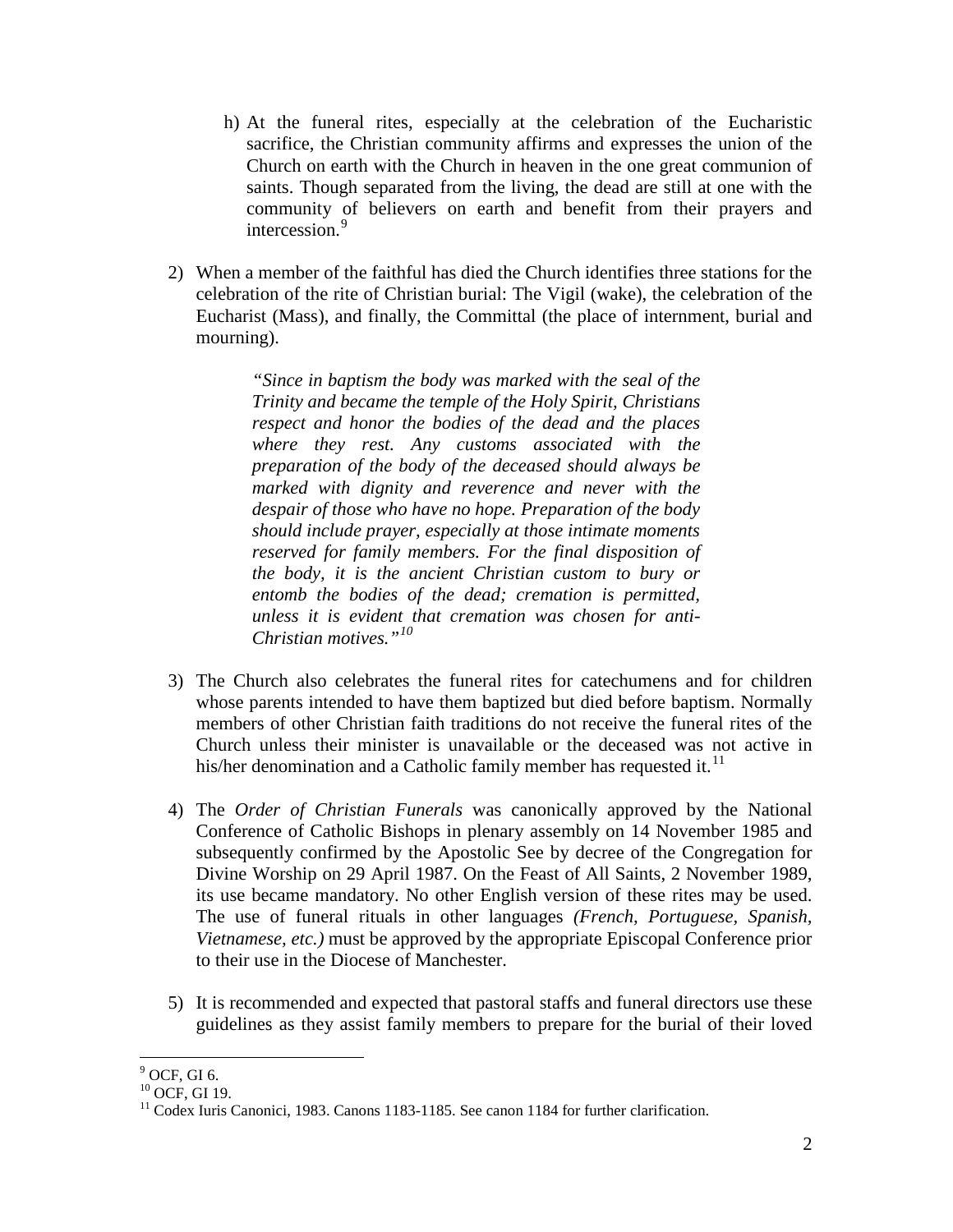one. In doing so it is hoped that those who minister to the bereaved will provide support, strength and consolation to those who mourn. *"If one member suffers in the body of Christ which is the Church, all the members suffer with that member."*[12](#page-4-0)

#### **THE VIGIL**

- 6) The Vigil for the deceased, commonly known as the Wake, is the principal rite celebrated by the Christian community at the time following death and before the funeral liturgy and the rite of committal. $^{13}$  $^{13}$  $^{13}$
- 7) The Vigil may take place in either the parish church or in a funeral home. It may also take place in the home.
- 8) The purpose of celebrating the Vigil is as follows:
	- a) To offer the members of the bereaved family the consolation and strength of the community's presence and prayer at their time of loss.
	- b) To be the first occasion among the funeral rites for the solemn reading and reflection on the Word of God.
	- c) To call upon our God of Mercy through intercessory prayer to receive the deceased into the kingdom of light and peace.
	- d) To provide an opportunity for family and friends to recall the memory of their loved one.
- 9) The Structure of the Vigil Service is as follows:
	- a) Introductory Rites
	- b) Liturgy of the Word *--Including a brief homily or reflection by a priest or deacon.*
	- c) Intercessions
	- d) Words of Remembrance *--A family member or friend may present a few meaningful thoughts on the life of the deceased.*
	- e) Concluding Rite
	- f) A special Vigil Service is provided for the funerals of children. The Vigil may also take the form of some part of the Office for the Dead as set forth in the Order of Christian Funerals.

<span id="page-4-1"></span><span id="page-4-0"></span> $12$  I Corinthians 12:26.<br> $13$  OCF, 54.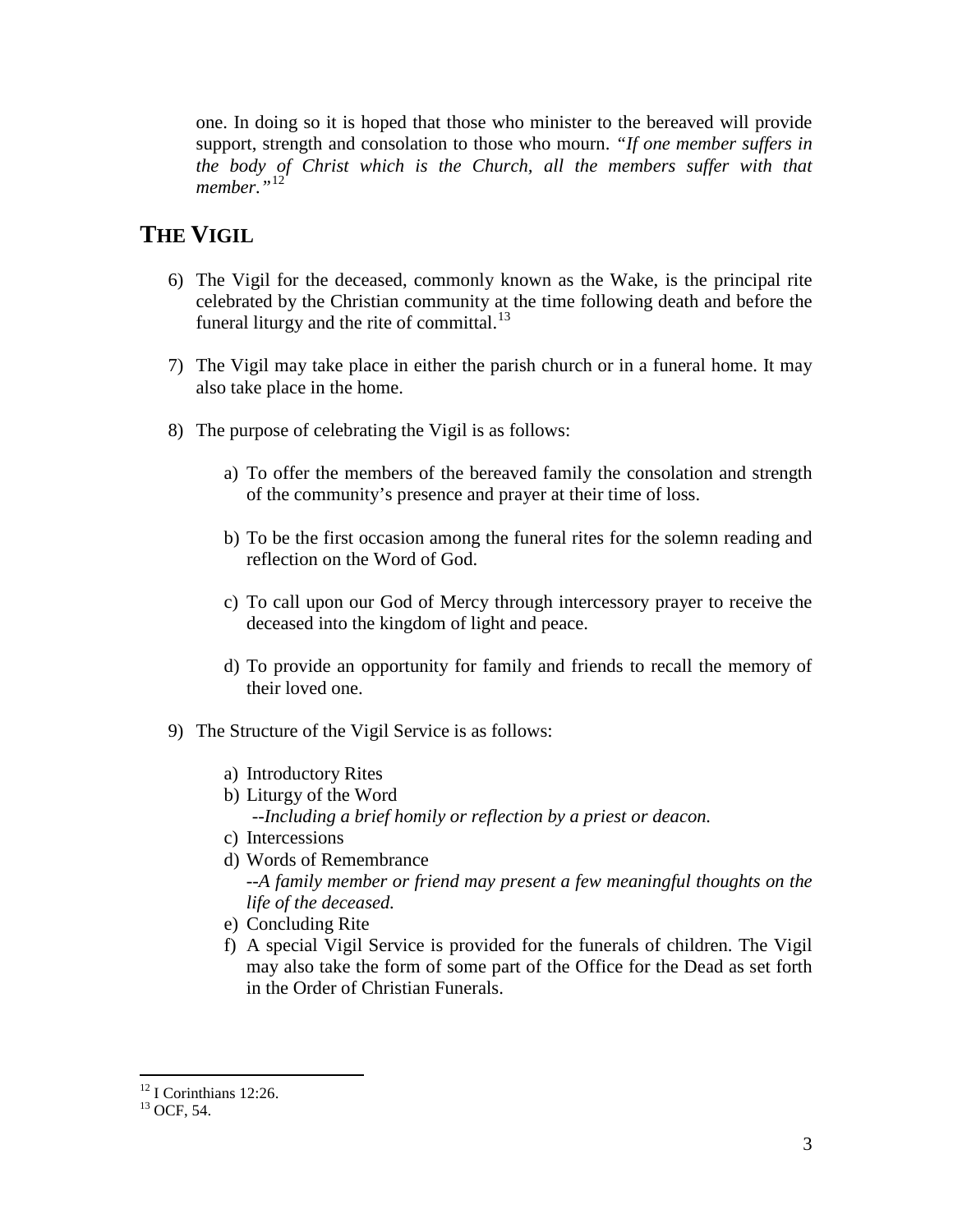- 10) Since it is primarily the responsibility of the parish priest to accompany the bereaved family from the death of their loved one through the committal, a priest, or in his absence a deacon, ordinarily presides at the Vigil Service.
- 11) When a priest or deacon is unavailable, a properly trained layperson, with the permission of the pastor, may lead the service using the modifications noted in the rite.
- 12) Other available ministers *(ministers of grieving or consolation; lay apostolates)* from the community are encouraged to participate in the Vigil.
- 13) Because the Vigil is an integral part of the funeral rites, a priest or deacon may wear alb and stole (or cassock, surplice and stole), even when the celebration does not take place in church.
- 14) The following parts of the Vigil Service may be sung:
	- An opening song
	- The Responsorial Psalm, Intercessions and the Lord's Prayer
	- A concluding song.
- 15) Adaptations
	- a) The structure of the Vigil Service is normative and to be followed as printed in the ritual.
	- b) Pastoral sensitivity and prudence will determine appropriate modifications based on particular needs and special circumstances.
	- c) Cultural practices and popular devotions (e.g., the Rosary) may precede or follow the Vigil Service but should not replace it.

#### **FUNERAL MASS GUIDELINES**

- 16) The Code of Canon Law (canons 1183-1185) expresses the Church's practice of who may or may not receive the Church's funeral rites.
	- a) The following may receive the funeral rites of the Church: Catechumens; children whose parents intended to have them baptized; and, with the bishop's approval, members of other Christian faith traditions when his/her minister is unavailable or when a Catholic member of the family requests it. $14$

<span id="page-5-0"></span><sup>&</sup>lt;sup>14</sup> CIC, 1183.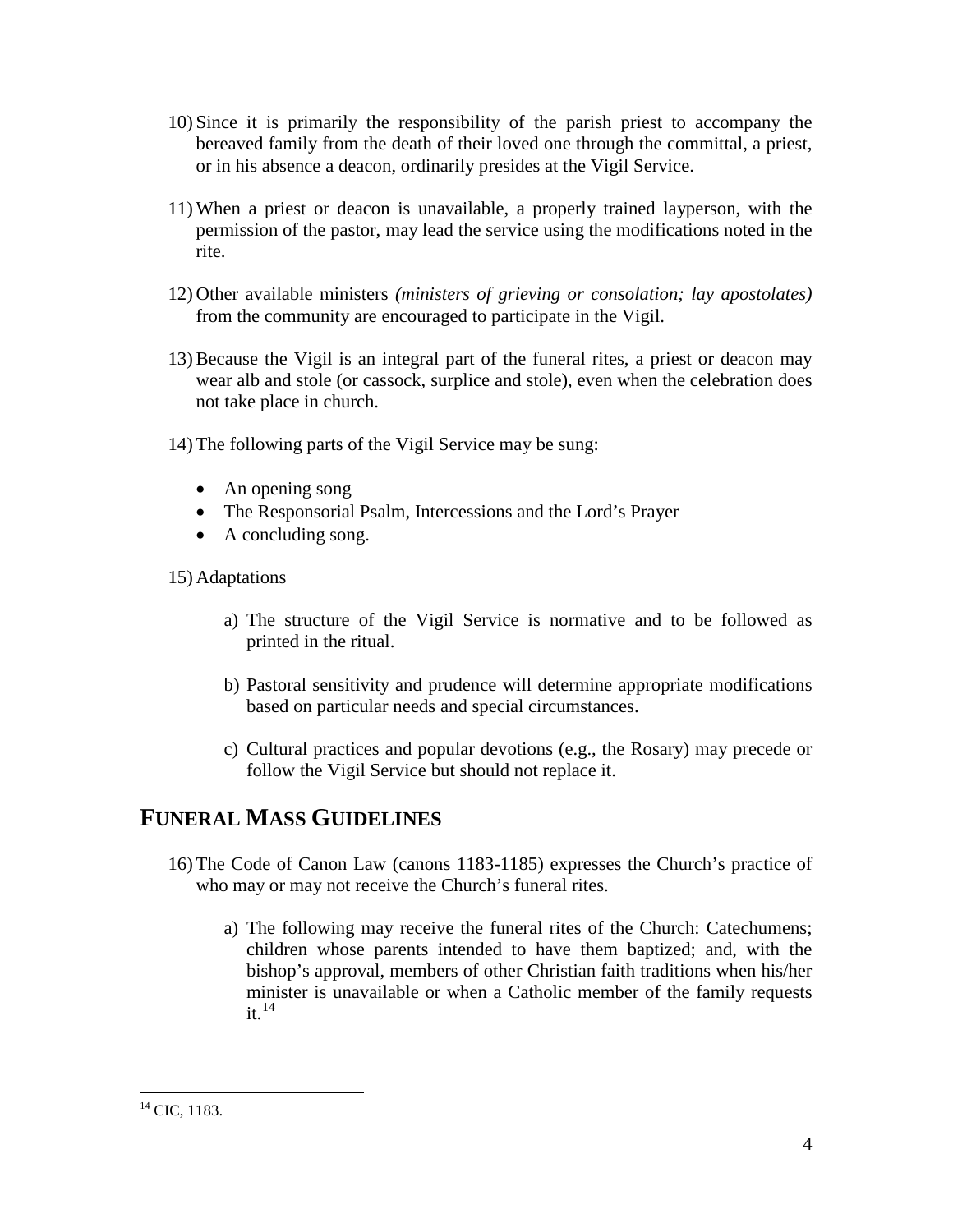- b) The following may not receive the funeral rites of the Church: Unrepentant notorious apostates, heretics and schismatics; persons who have chosen cremation for reasons opposed to the Christian faith; and others whose reception of the rites would cause public scandal.<sup>[15](#page-6-0)</sup>
- 17) Where the funeral Mass is to be held:
	- a) Catholics have the right to a Christian burial. The Funeral is to be celebrated in a Catholic Church or a canonically approved chapel and not in a funeral home or chapel. $16$
	- b) Under extenuating circumstances, the Funeral Liturgy of the Word may be celebrated in a funeral home or cemetery chapel.<sup>[17](#page-6-2)</sup> In these circumstances it is recommended that a Memorial Mass be celebrated, on a day close to the burial, in the parish Church.
	- c) Pastors, parochial vicars, chaplains and pastoral staffs are to work with funeral directors in affording all Catholics a dignified funeral service and burial. Care should be taken that the poor are not deprived of proper funeral rites, including the Mass.
	- d) The Funeral Liturgy within Mass is not celebrated on Sundays, Solemnities and Holy Days of Obligation, or during the days of the Easter Triduum.
- 18) Who may participate in the Funeral Liturgy:
	- a) Family members are to be encouraged to participate in the liturgy. It is helpful when members of pastoral staffs and/or the bereavement ministry visit the grieving family in their homes where they have the occasion to explain the various rites and opportunities for their participation.
	- b) Families may be invited to place the pall on the casket, to place Christian symbols on the casket *(crucifix, bible)*, to present the bread and wine at the preparation rite and to join the music ministry in song.
	- c) Parishes and Catholic institutions should assist the bereaved family in the celebration of the funeral rites by providing lectors, servers and if needed, Extraordinary Ministers of Holy Communion.

<span id="page-6-2"></span>

<span id="page-6-1"></span><span id="page-6-0"></span><sup>&</sup>lt;sup>15</sup> CIC, 1184.<br><sup>16</sup> OCF, 131.<br><sup>17</sup> OCF. 179. Pastors should use proper discernment and pastoral sensitivity in granting requests for the Funeral Liturgy of the Word to be celebrated in a place other than in the parish church. Such factors are: whether it would be a moment of evangelization for those not currently practicing their faith; whether it would cause an inordinate amount of strain on the family of the deceased; or whether there are members of the family who are physically unable to attend a Church service.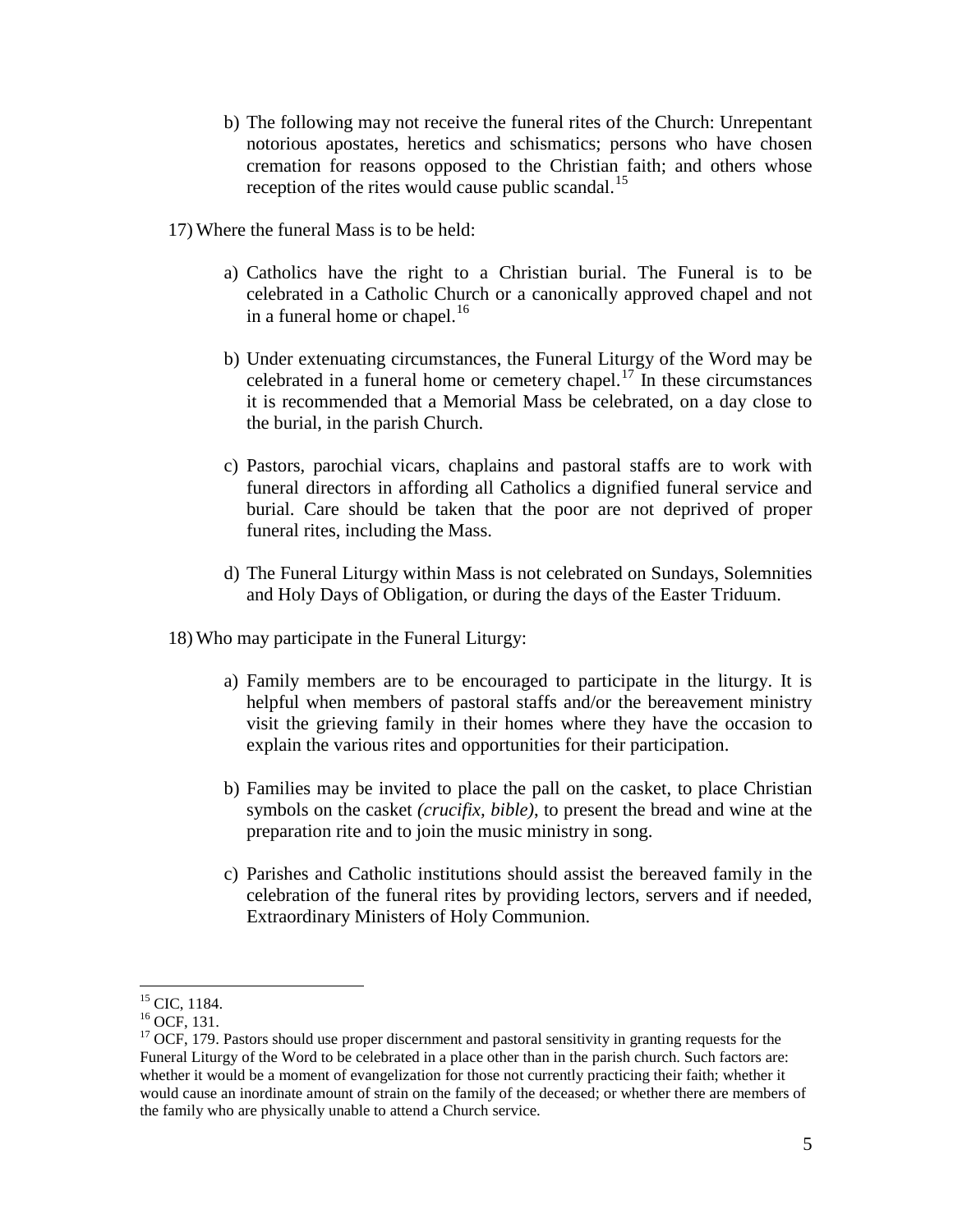- d) A bishop, priest or deacon gives the homily. After consultation with the pastor or his representative, a family member or friend may share *words of remembrance not more than five minutes* after the Communion Rite. See Appendix I. When a bishop is presiding at a funeral Mass but is not the celebrant, he will lead the faithful in the Final Commendation.
- 19) Music for the Funeral Liturgy
	- a) Music for the funeral liturgy should uphold the integrity of Christian Catholic worship.
	- b) The norms for music at the Sunday Liturgy should be used. An instrumentalist, cantor and/or choir are to assist the assembly in singing the hymns, responses and acclamations of the Funeral Mass.<sup>[18](#page-7-0)</sup>
	- c) Music at the funeral liturgy should reflect and affirm hope, trust and confidence in the Paschal Mystery.<sup>[19](#page-7-1)</sup>

#### 20) Ritual

- a) The celebration of the Christian Funeral should be seen as one ritual consisting of three distinct parts *(Vigil, Mass, Committal)*. There are two forms of practice within the rite: First, if the body is waked in a funeral home or at a site other than the church, the Mass of Christian Burial begins with the reception of the body, the greeting/sprinkling, and the placement of the pall/Christian symbols, the procession and the opening prayer; Secondly, if the body is waked in the Church, and the Rite of Reception of the Body is celebrated before the wake, the Mass of Christian begins with the sign of the cross, the greeting, the placement of the Christian symbols, the penitential rite, and the opening prayer.
- b) In the case of funerals for children or infants the same procedures should be followed. *The Order of Christian Funerals* contains a section devoted particularly for children *(refer to nos. 234-242 in OCF)*.
- c) National flags or insignia of associations (e.g., Knights of Columbus, VFW, Kiwanis, Lions, etc.) are to be removed from the casket at the entrance of the church. The pall is placed on the casket and then other Christian symbols such as a cross, crucifix, or Bible may also be placed on the casket. $20$
- d) The use of Christian symbols during the funeral liturgy is encouraged. The Easter Candle holds the principal place among the symbols since it burns

<span id="page-7-0"></span><sup>&</sup>lt;sup>18</sup> OCF, 33.

<span id="page-7-1"></span> $^{19}$  OCF, 146, 33.<br><sup>20</sup> OCF, 132.

<span id="page-7-2"></span>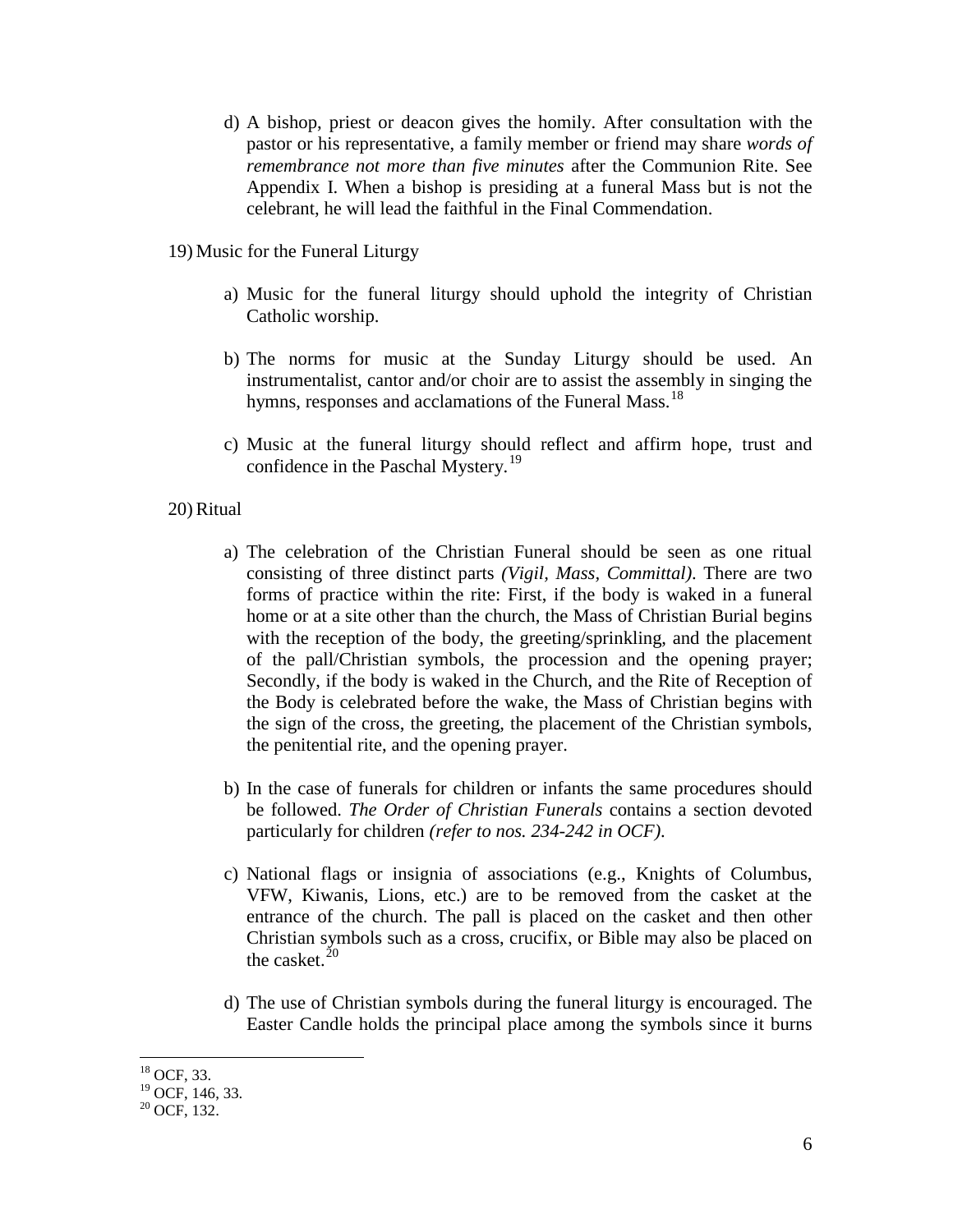as a memorial of the deceased's baptism and that Christ has conquered  $death.<sup>21</sup>$  $death.<sup>21</sup>$  $death.<sup>21</sup>$ 

- e) During the preparation rite, the gifts of bread and wine and the altar may be incensed. The body of the deceased is incensed at the time of the final commendation.<sup>[22](#page-8-1)</sup>
- f) The final commendation takes place after the Prayer after Communion and after the celebrant has reverenced the altar. At the time of commendation, the song of farewell is sung and the body is incensed. *(Please note that when cremated remains are present, they are neither covered by a pall during the introductory rites nor are they reverenced with incense during the Rite of Final Commendation.)* The invitation to proceed to the place of internment precedes the recessional. At the doors of the church, the pall and the other Christian symbols are removed from the casket and the flag or other national symbol may be placed on it.

#### **THE RITE OF COMMITTAL**

21) With the committal of the body in its place of rest, the Church expresses the hope that the deceased will experience the glory of the resurrection.

> *The rite of committal is an expression of the communion that exists between the church on earth and the church in heaven: the deceased passes with the farewell prayers of the communion of believers into the welcoming company of those who need faith no longer but see God face to face*. [23](#page-8-2)

- 22) The Rite of Committal is celebrated at the grave, tomb, or crematorium and may be used for burial at sea.<sup>[24](#page-8-3)</sup> The committal may also be celebrated at a mausoleum or cemetery chapel in the case of inclement weather.
- 23) The usual minister of the rite of committal is a bishop, priest or deacon. If a trained lay person has the responsibility of the committal, then the prayers specified for the final closing are used.
- 24) If the internment is to take place at a later time, then the Rite of Commendation may be joined to the Rite of Committal.[25](#page-8-4) *The Order of Christian Funerals (refer to nos. 204-215 in OCF)* recommends that at times pastoral adaptations should be made to this rite.

<span id="page-8-1"></span>

<span id="page-8-3"></span><span id="page-8-2"></span>

<span id="page-8-4"></span>

<span id="page-8-0"></span><sup>&</sup>lt;sup>21</sup> OCF, 35.<br>
<sup>22</sup> OCF, 147.<br>
<sup>23</sup> OCF, 206.<br>
<sup>24</sup> OCF, 316.<br>
<sup>25</sup> See OCF, 327-336, The Rite of Committal with Final Commendation.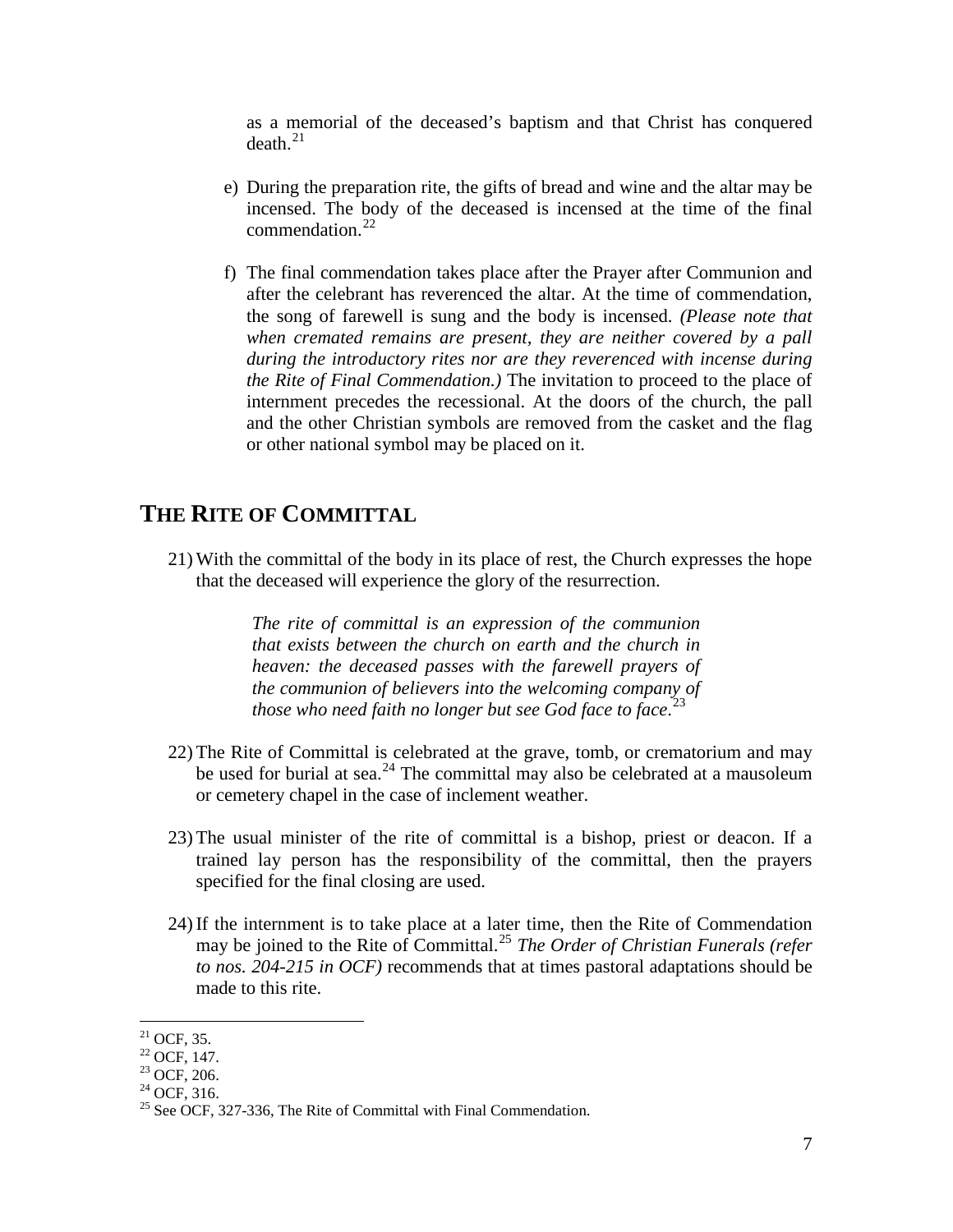25) The structure of the Rite of Committal is as follows:

- a) Invitation to prayer
- b) Scripture verse
- c) Prayer or Blessing over the place of committal *(If the place of burial takes place on consecrated land or has already been blessed, then the simple form of the prayer over the grave is said.)*
- d) Committal
- e) Intercessions
- f) Our Father
- g) Final blessing
- 26) Because the committal is an integral part of the funeral rites, a priest or deacon may wear alb and stole or cassock, surplice and stole.

#### **DIRECTIVES FOR BURIAL IN CATHOLIC CEMETERIES**

The following guidelines are to be applied to burials in a Catholic cemetery in the Diocese of Manchester:

27) Consecrated Ground

a) The Church affirms the sacredness of the Catholic cemetery as land that has been blessed and consecrated by the Church for the specific use of Christian burial. This sacred nature is directly related to the Church's belief in the resurrection of the body and the final consummation of the world. Therefore, nothing profane, irreverent or blasphemous should occur on this sacred land. Hence, care should be taken by cemetery staffs to ensure the faith tradition of those who wish to purchase a license for use of a burial plot in a Catholic cemetery.

28) Who Can Be Buried in a Catholic Cemetery?

- a) In addition to those practicing Catholics, those who have fallen away from the Catholic faith or those who have joined another Christian faith may be buried in a Catholic cemetery.<sup>[26](#page-9-0)</sup> They may have either a priest, deacon or a minister of their faith tradition celebrate the particular ritual for commendation and burial.
- b) Non-Catholic spouses and family members of Catholics may be buried in a Catholic cemetery and may have either a priest or deacon celebrate the rites of burial provided their own minister is unavailable.<sup>[27](#page-9-1)</sup>

<span id="page-9-1"></span><span id="page-9-0"></span> $^{26}$  CIC, c.1180.2<br><sup>27</sup> CIC, c.1183.3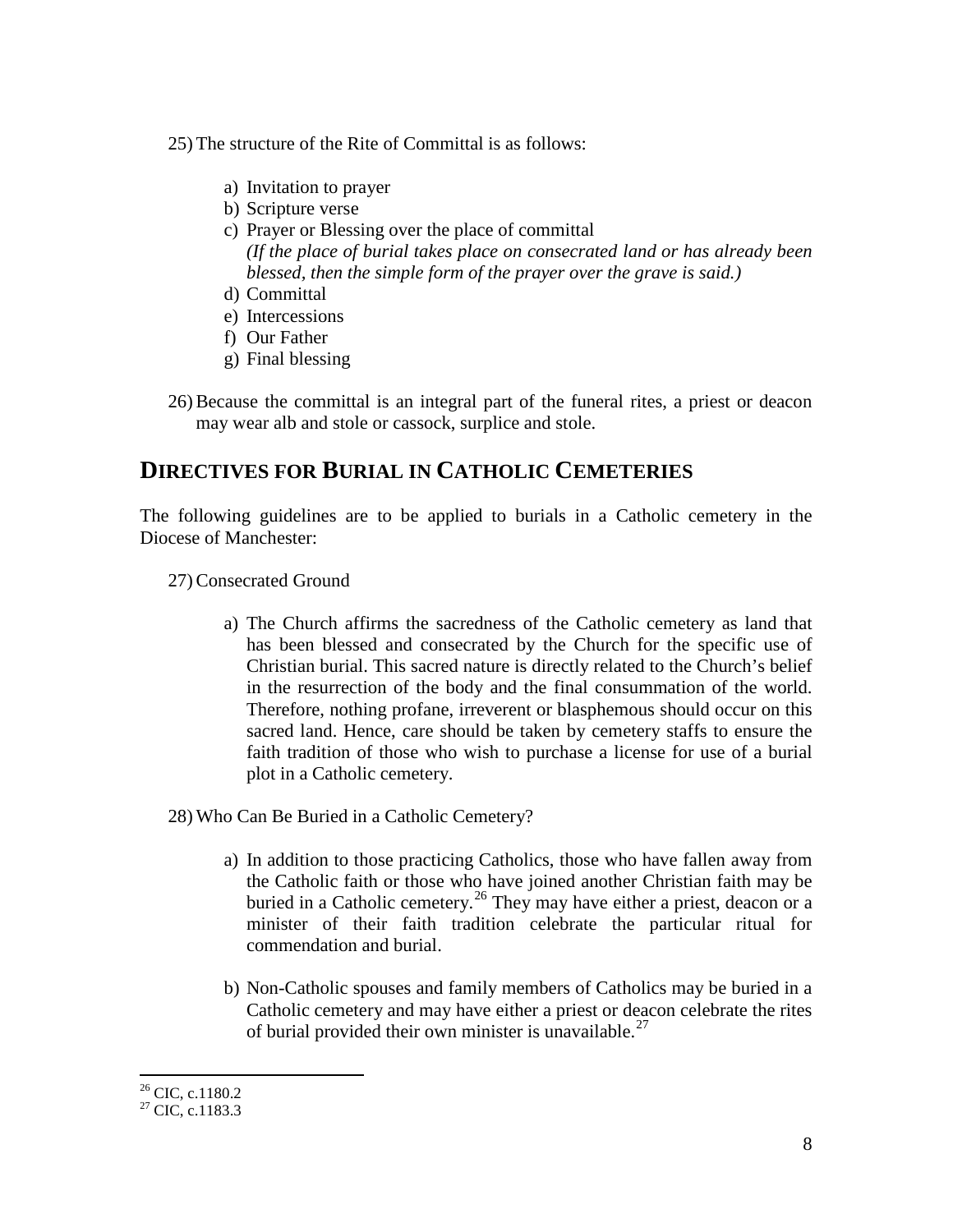- 29) Other Guidelines for Burial in Catholic Cemeteries:
	- a) Secular activities, such as military rites, salutes, flag draping, or a secular song are permitted as long as they do not deny belief in the resurrection.
	- b) Rituals that deny belief in the resurrection of the body may not take place over a grave in Catholic cemeteries *(e.g., New Age, Wicca or some native rituals)*.
- 30) Burial of a Fetus and a Stillborn Child
	- a) A fetus and a stillborn child are to be interred in a blessed place. Many Catholic cemeteries have a special area for the burial of stillborn children and fetuses.

#### **CREMATION GUIDELINES**

- 31) While the Church encourages burial or entombment after the manner of Christ's own burial, out of respect for the human body and belief in the resurrection, cremation may be chosen for sufficient reason. The *Revised Code of Canon Law* states: *"The Church earnestly recommends the pious custom of burial be retained; but it does not forbid cremation, unless this is chosen for reasons which are contrary to Christian teaching*."[28](#page-10-0)
- 32) When is Cremation Allowed?
	- a) Cremation may be requested for hygienic, economic or other reasons of a public or private nature. Some examples would include: transfer of the remains to a distant place, possible avoidance of considerable expense, national tradition or custom, a severe psychological fear of burial in the ground or in a tomb.
	- b) The selection of cremation was the specific choice of the individual before death.
	- c) When requested by the family of the deceased for what also might be determined as an appropriate pastoral reason. *(An obvious instance would be the case of a family's desire to transfer the remains to a distant place.)*
- 33) The Funeral Liturgy
	- a) When cremation is designated, the funeral rites are conducted in the usual way with the body present and cremation taking place after the celebration of the Funeral Mass at the Church.

<span id="page-10-0"></span><sup>&</sup>lt;sup>28</sup> CIC, c. 1176.3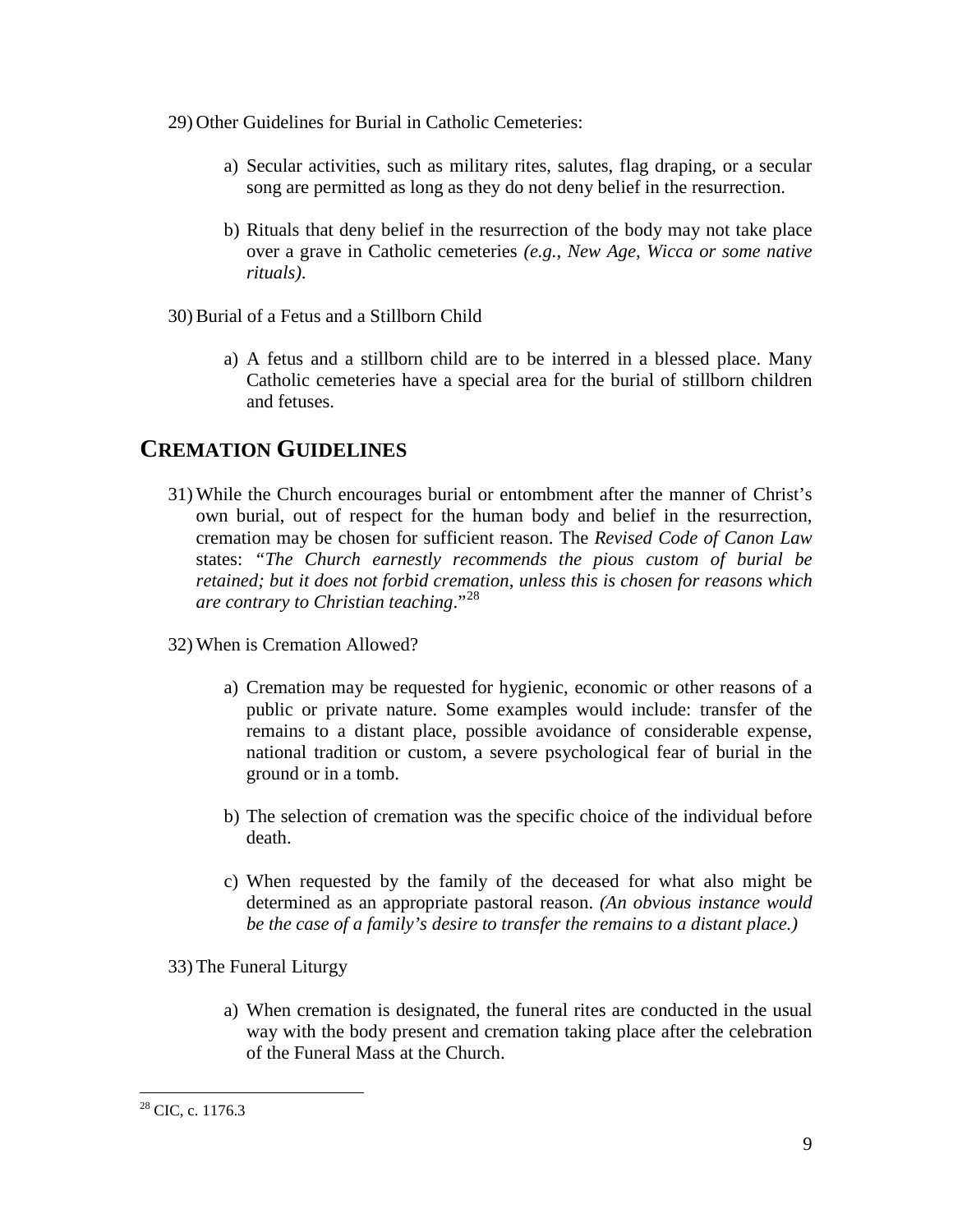- b) It is recommended that priority be given to the celebration of the Eucharistic Liturgy with the body of the deceased present.
- c) When the funeral liturgy takes place in the presence of the body to be cremated or the cremated remains, the celebrant should use suitable texts, which take proper account of the fact that the body is to be cremated or has already been cremated.
- 34) In the Diocese of Manchester, it is permitted to celebrate the funeral liturgy in the presence of the cremated remains.<sup>[29](#page-11-0)</sup>
	- a) Prayers suited for the cremated remains can be found in the Appendix of the Order of Christian Funerals. *(Subsequently, a new ritual book of the Order of Christian Funerals has been published including this appendix.)*
	- b) The cremated remains are to be accorded the respect as befits the dignity of the human person and a baptized Christian. Care must be taken that all funeral rites are carried out with due decorum.
	- c) The container in which the cremated remains are placed should be dignified in nature.
	- d) Holy water may be used to sprinkle the cremated remains when they are received in the church.
	- e) The cremated remains may be placed near the Paschal Candle during the funeral liturgy. The candle and the cremated remains may be placed in the sanctuary so as to be visible to all. The placement of flower arrangements in front of the urn and candle assists in the decorum and is commendable. The should not, however, obstruct the Candle or the urn.
	- f) The pall is not to be used.
	- g) The cremated remains are not incensed during the Rite of Final Commendation.
- 35) Disposition of Cremated Remains
	- a) The cremated remains are to be buried or inurned. They should not be buried on private land, but in consecrated ground in a cemetery.<sup>[30](#page-11-1)</sup>

<span id="page-11-1"></span><span id="page-11-0"></span><sup>&</sup>lt;sup>29</sup> The 1989 edition of the Order of Christian Funerals did not make provision for the presence of the cremated remains of a body at the Funeral Liturgy. In response to pastoral considerations and the numerous requests and concerns made known to them, the members of the National Conference of Catholic Bishops, on 6 August 1996, requested from the Apostolic See an indult to permit the diocesan bishop to allow the presence of the cremated remains of a body at the Funeral Liturgy in dioceses of the United States of America. The indult was granted by the Congregation for Divine Worship and the Discipline of the Sacraments on 21 March 1997.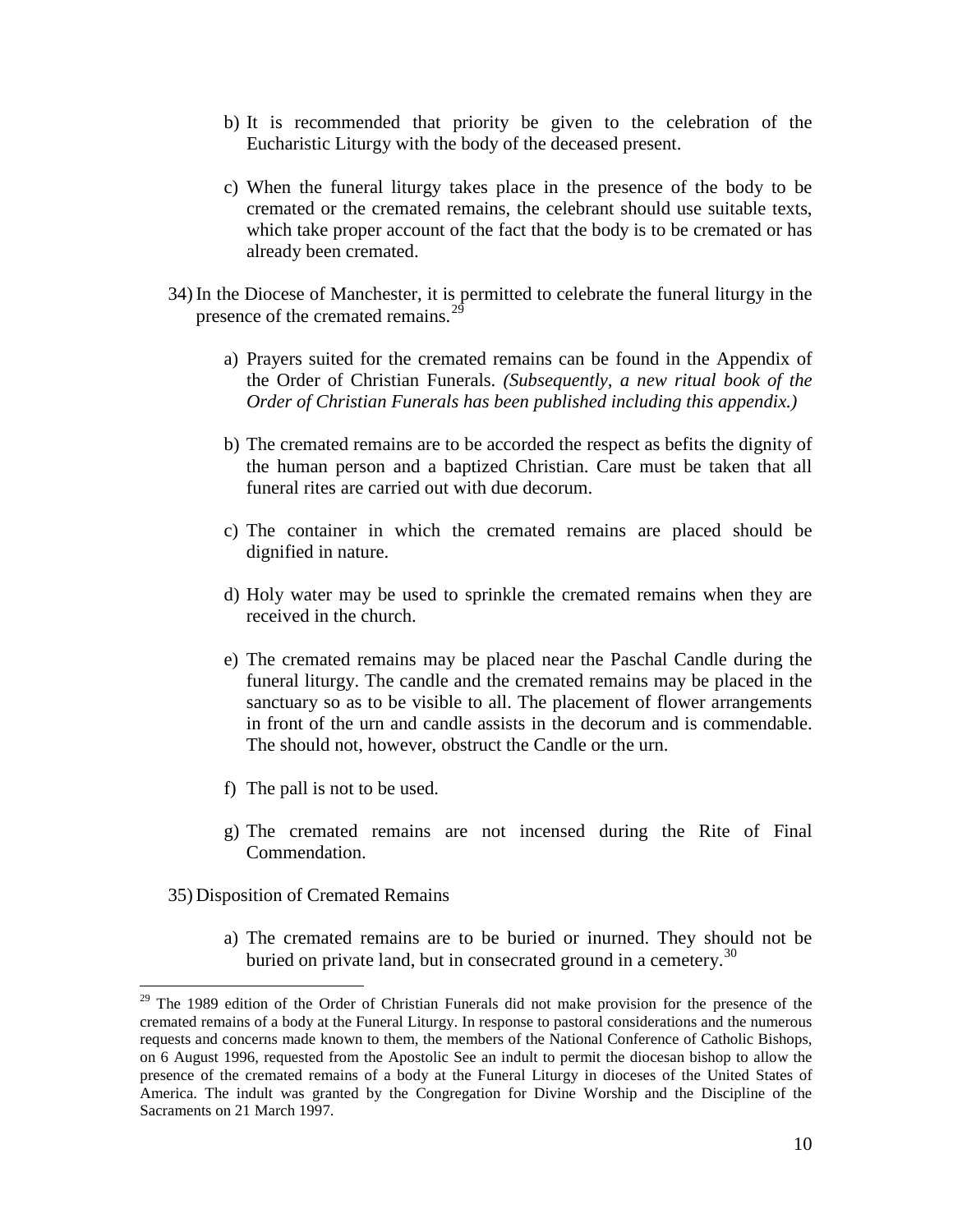- b) The urn may be buried at sea, according to local custom. The cremated remains may not be spread out over the sea, water or on the land.
- c) A tombstone or marker placed at the site of burial provides a focal point for the expression of grief and a place of comfort for survivors.

#### **MUSIC FOR THE FUNERAL MASS AND THE FUNERAL LITURGY OUTSIDE OF MASS**

- 36) Music is integral to the funeral rites. The text of the songs chosen for a particular celebration should express faith in the Paschal Mystery of the Lord's suffering, death and triumph over death.
- 37) It is the pastoral responsibility of parishes to provide liturgical music at all Masses of Christian Burial. The use of a cantor is encouraged since it will elevate the level of participation by the assembly.
- 38) In choosing music, the hymns should reflect the Paschal Mystery—namely, that each baptized Christian, in union with Christ, will of necessity rise also with Him.
- 39) In the choice of music for the Funeral Mass, preference should be given to the singing of the acclamations *(i.e., Gospel acclamation and Eucharistic Prayer acclamations)*, the Responsorial Psalm, the Lamb of God and the Song of Farewell. In the *Order of Christian Funerals*, the Song of Farewell refers to the responsories chosen from the texts at number 403. When some other song is chosen, it must have the same character as these responsories *(e.g., Saints of God*  or *I Know that My Redeemer Lives, etc.)*.
- 40) The hymns chosen for the entrance procession, presentation of the gifts, Communion and the conclusion of the liturgy ought to reflect a sign of the resurrection and Christian hope.
- 41) The following titles of hymns are presented to assist in the planning and celebration of the funeral liturgy. They are intended simply as suggestions. The first consideration when selecting music for the funeral liturgy is the ability of the assembly to join in the singing.

<sup>&</sup>lt;sup>30</sup> The burial of cremated remains on residential land causes future problems when the land is sold or when the residence is sold.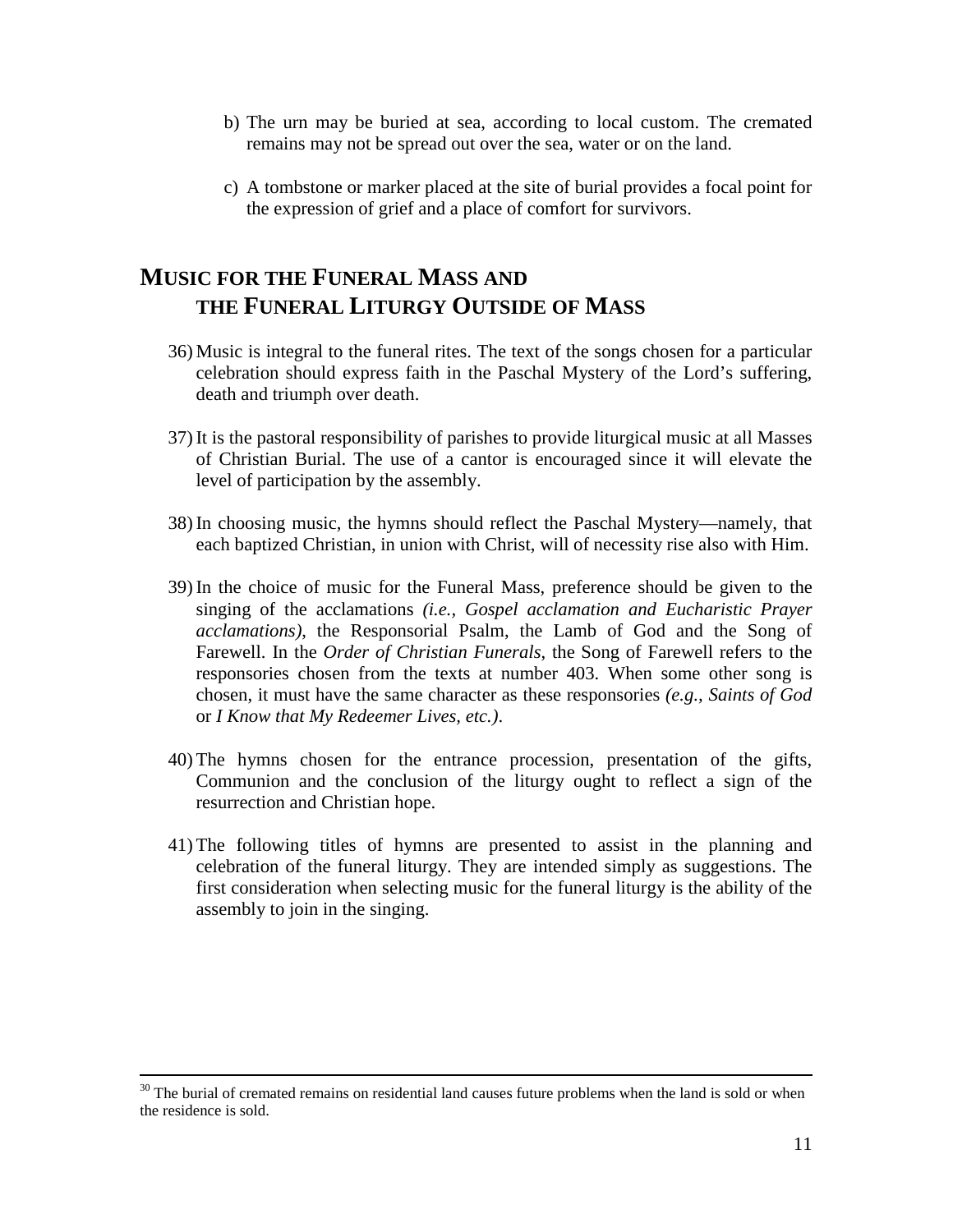### **HYMN TITLES**

*The Mass Ordinary (Gospel Acclamation, Holy, Memorial Acclamation, Great Amen and Lamb of God) should be sung at all celebrations of the Eucharist. Those acclamations sung at the regular Sunday liturgies should receive highest priority.*

| <b>Hymn Title</b> | <b>Composer</b> | Use in the Liturgy |
|-------------------|-----------------|--------------------|
|                   |                 |                    |
|                   |                 |                    |
|                   |                 |                    |
|                   |                 |                    |
|                   |                 |                    |
|                   |                 |                    |
|                   |                 |                    |
|                   |                 |                    |
|                   |                 |                    |
|                   |                 |                    |
|                   |                 |                    |
|                   |                 |                    |
|                   |                 |                    |
|                   |                 |                    |
|                   |                 |                    |
|                   |                 |                    |
|                   |                 |                    |
|                   |                 |                    |
|                   |                 |                    |
|                   |                 |                    |
|                   |                 |                    |
|                   |                 |                    |
|                   |                 |                    |
|                   |                 |                    |
|                   |                 |                    |
|                   |                 |                    |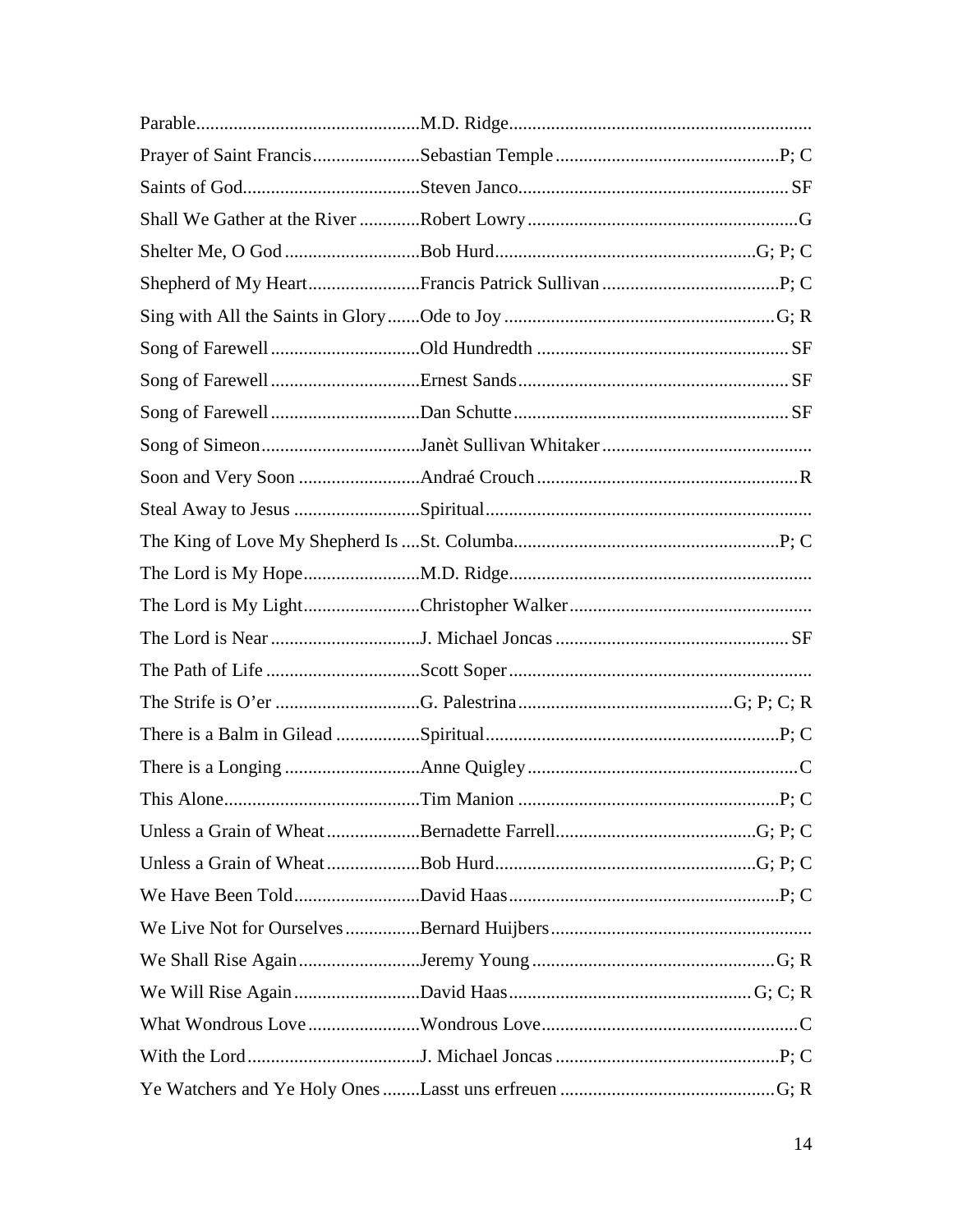*In addition, settings of the following psalms may be used as the Responsorial Psalm:*

| Psalm 23 | Psalm 103   |
|----------|-------------|
| Psalm 25 | Psalm $116$ |
| Psalm 27 | Psalm 122   |
| Psalm 42 | Psalm 130   |
| Psalm 43 | Psalm 143   |
| Psalm 63 |             |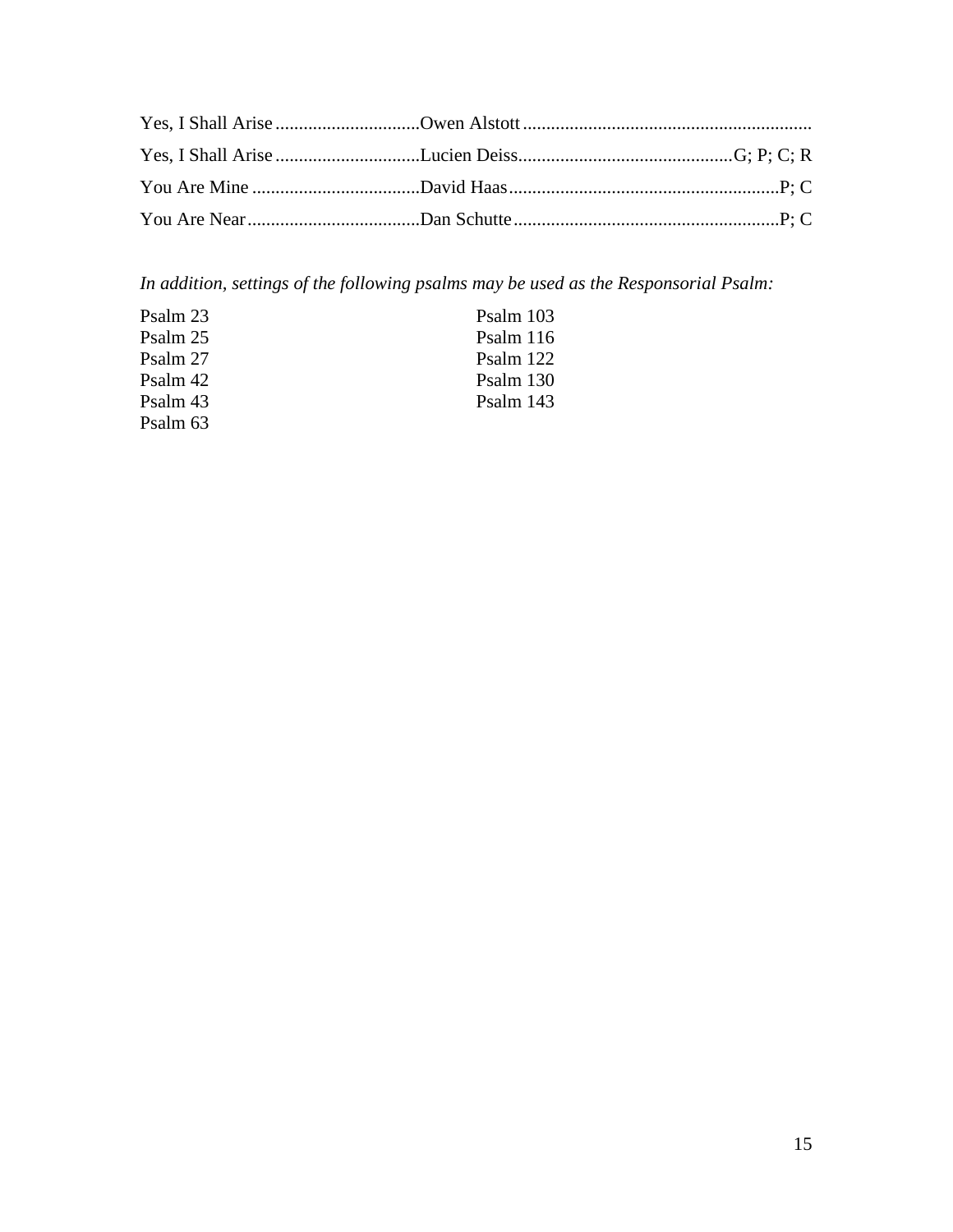#### Appendix I

#### The "words of remembrance" within the Funeral Rites Pastoral Guidelines for the Diocese of Manchester

These Pastoral Guidelines are offered to assist pastors, parochial vicars, deacons and all pastoral ministers in their ministry to families that wish to offer "words of remembrance" of a loved one, during the Rites for Christian Funerals. In the funeral rituals of the Catholic Church, we do not speak of "delivering a eulogy" but of offering "words of remembrance" of the deceased.

The Order of Christian Funerals forbids the giving of a eulogy in place of the homily. The place of the homily is not to be usurped by any other form of speech. It is within the liturgy of the Word that the presider is charged with breaking open the Word of God, and how that Word comforts us and gives us hope in the face of death.

A brief homily based on the readings is always given after the gospel reading at the funeral liturgy and may also be given after the readings at the vigil service; but there is never to be a eulogy. Attentive to the grief of those present, the homilist should dwell on God's compassionate love and on the paschal mystery of the Lord, as proclaimed in the Scripture readings. The homilist should also help the members of the assembly to understand that the mystery of God's love and the mystery of Jesus' victorious death and resurrection were present in the life and death of the deceased and that these mysteries are active in their own lives as well. (Order of Christian Funerals, Catholic Book Publishing Co. 1989, #27, page 8)

In addition to the homily the Church makes provision for "words of remembrance." In the ritual for the Funeral Mass, paragraph #170 it is stated that "a member of the family or a friend may speak in remembrance of the deceased before the final commendation begins." A similar provision is found in the Vigil Service celebrated before the wake. In both instances, the Church's ritual makes provisions for a member of the family or friend to speak a few words about the deceased. The "words of remembrance" may also be offered after the Final Committal at the cemetery or during the bereavement meal.

If "words of remembrance" are to be part of the Funeral Mass, then the following Guidelines should be used as a means of assisting the family or friend in writing their remarks:

- 1. The "words of remembrance" are to be given after the Post Communion Prayer.
- 2. The "words of remembrance" are to be given by one person.
- 3. In preparing the "words of remembrance" the speaker/writer should know that the remarks should be no more than 5 minutes in length.
- 4. The "words of remembrance" should focus on the faith and virtue of the deceased, and how these affected the family and the community.

*Appendix I to June 2011, Version 1.0*  Page **1** of **2**